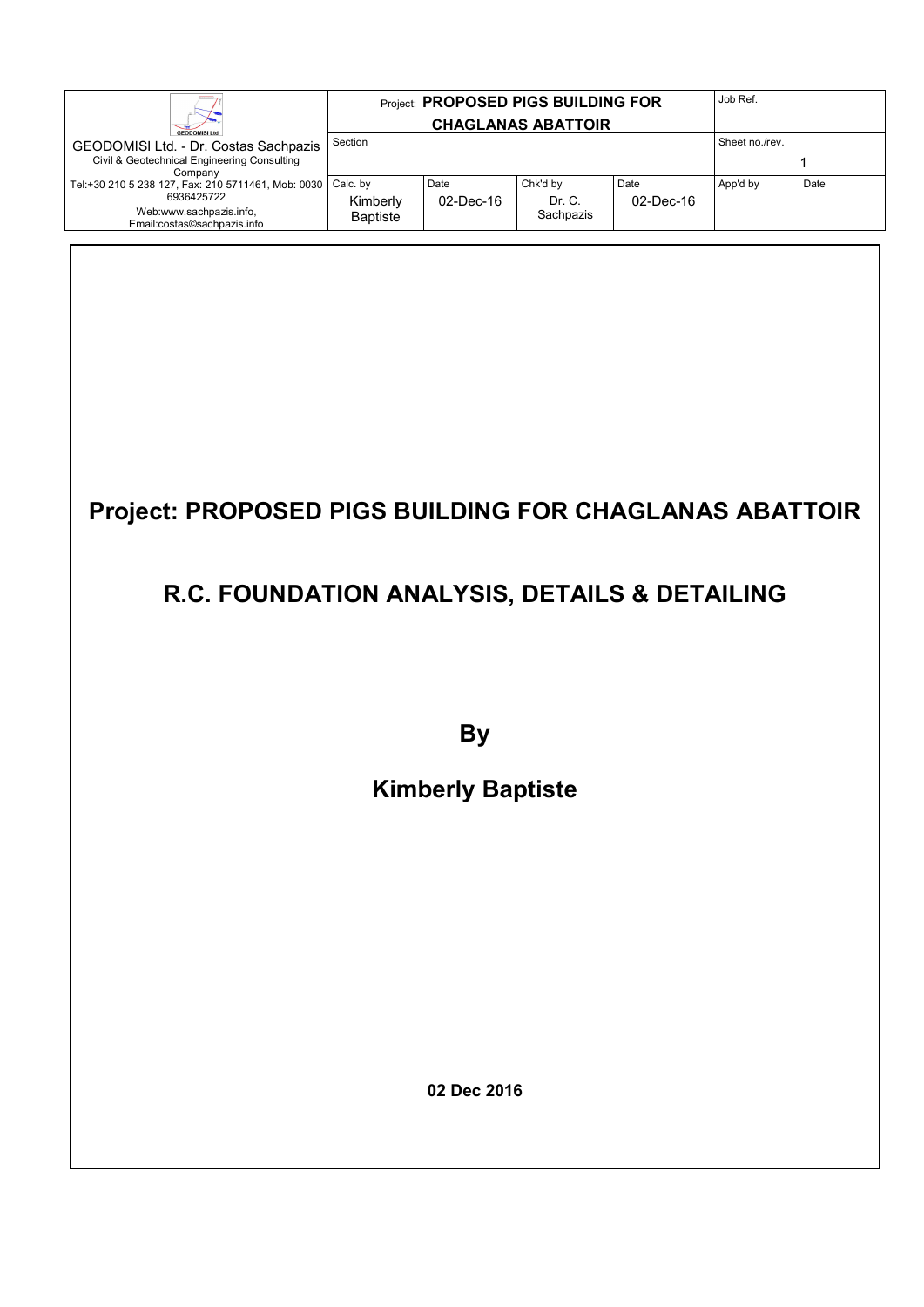|                                                                  |                      |                   | <b>Project: PROPOSED PIGS BUILDING FOR</b> |                      | Job Ref.       |      |
|------------------------------------------------------------------|----------------------|-------------------|--------------------------------------------|----------------------|----------------|------|
| <b>GEODOMISI Ltd</b>                                             |                      |                   | <b>CHAGLANAS ABATTOIR</b>                  |                      |                |      |
| GEODOMISI Ltd. - Dr. Costas Sachpazis                            | Section              |                   |                                            |                      | Sheet no./rev. |      |
| Civil & Geotechnical Engineering Consulting<br>Company           |                      |                   |                                            |                      |                |      |
| Tel:+30 210 5 238 127, Fax: 210 5711461, Mob: 0030<br>6936425722 | Calc. by<br>Kimberly | Date<br>02-Dec-16 | Chk'd by<br>Dr. C.                         | Date<br>$02$ -Dec-16 | App'd by       | Date |
| Web:www.sachpazis.info,<br>Email:costas©sachpazis.info           | <b>Baptiste</b>      |                   | Sachpazis                                  |                      |                |      |

#### **PAD FOOTING ANALYSIS & DESIGN (BS8110) FOR PROPOSED PIGS BUILDING FOR CHAGLANAS ABATTOIR**

#### **PAD FOOTING ANALYSIS AND DESIGN (BS8110-1:1997)**

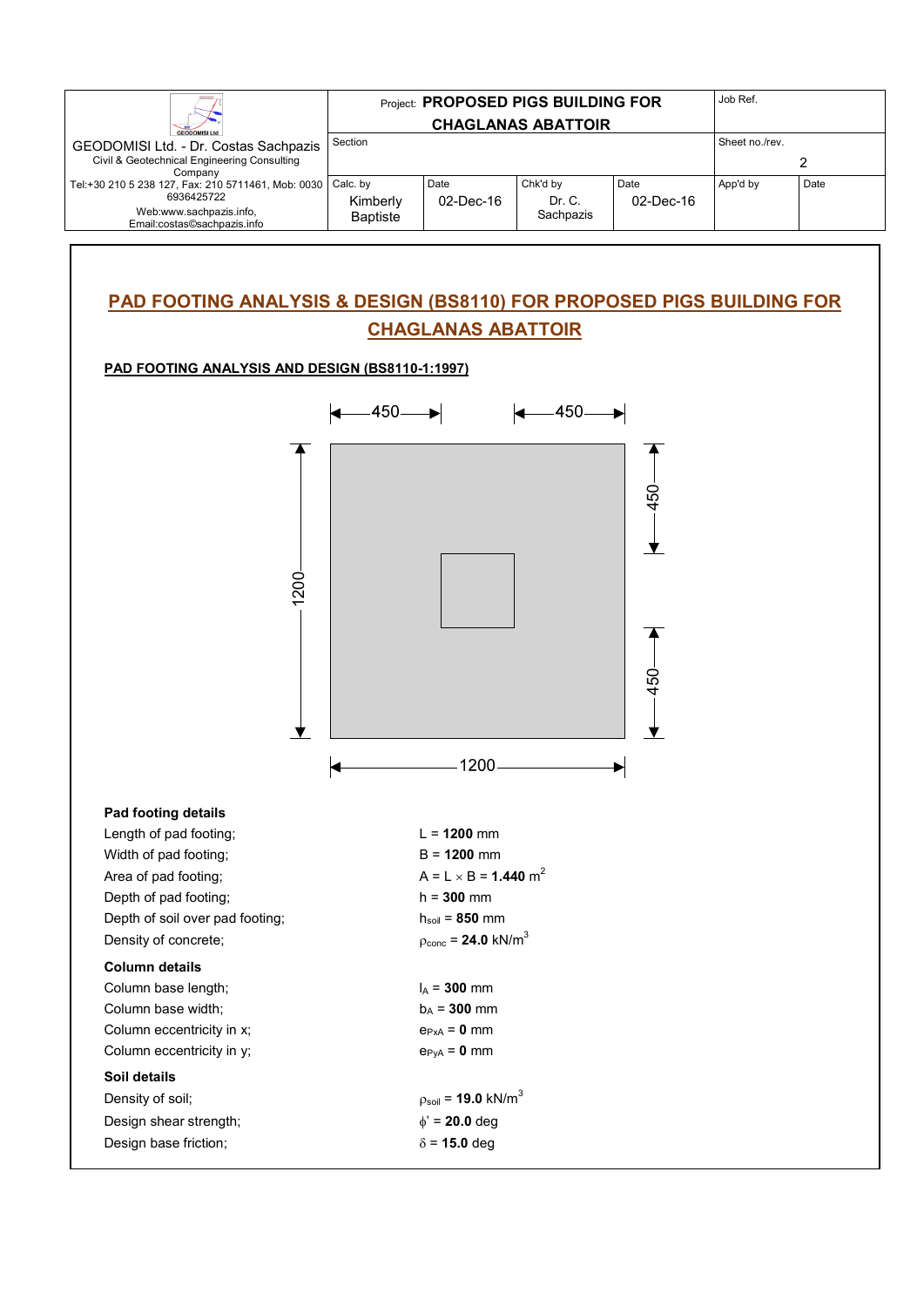|                                                                                           |                 | Project: PROPOSED PIGS BUILDING FOR                                                   |                           |                                                                                                                                                                  | Job Ref.       |      |
|-------------------------------------------------------------------------------------------|-----------------|---------------------------------------------------------------------------------------|---------------------------|------------------------------------------------------------------------------------------------------------------------------------------------------------------|----------------|------|
|                                                                                           |                 |                                                                                       | <b>CHAGLANAS ABATTOIR</b> |                                                                                                                                                                  |                |      |
| GEODOMISI Ltd. - Dr. Costas Sachpazis<br>Civil & Geotechnical Engineering Consulting      | Section         |                                                                                       |                           |                                                                                                                                                                  | Sheet no./rev. | 3    |
| Company<br>Tel:+30 210 5 238 127, Fax: 210 5711461, Mob: 0030                             | Calc. by        | Date                                                                                  | Chk'd by                  | Date                                                                                                                                                             | App'd by       | Date |
| 6936425722<br>Web:www.sachpazis.info,                                                     | Kimberly        | 02-Dec-16                                                                             | Dr. C.                    | 02-Dec-16                                                                                                                                                        |                |      |
| Email:costas©sachpazis.info                                                               | <b>Baptiste</b> |                                                                                       | Sachpazis                 |                                                                                                                                                                  |                |      |
| Allowable bearing pressure;                                                               |                 | $P_{\text{bearing}} = 110 \text{ kN/m}^2$                                             |                           |                                                                                                                                                                  |                |      |
| Axial loading on column                                                                   |                 |                                                                                       |                           |                                                                                                                                                                  |                |      |
| Dead axial load on column;                                                                |                 | $P_{GA}$ = 37.0 kN                                                                    |                           |                                                                                                                                                                  |                |      |
| Imposed axial load on column;                                                             |                 | $P_{QA} = 18.0$ kN                                                                    |                           |                                                                                                                                                                  |                |      |
| Wind axial load on column;                                                                |                 | $P_{WA} = 0.5$ kN                                                                     |                           |                                                                                                                                                                  |                |      |
| Total axial load on column;                                                               |                 | $P_A = 55.5$ kN                                                                       |                           |                                                                                                                                                                  |                |      |
| <b>Foundation loads</b>                                                                   |                 |                                                                                       |                           |                                                                                                                                                                  |                |      |
| Dead surcharge load;                                                                      |                 | $F_{Gsur} = 0.000$ kN/m <sup>2</sup>                                                  |                           |                                                                                                                                                                  |                |      |
| Imposed surcharge load;                                                                   |                 | $F_{Qsur} = 0.000$ kN/m <sup>2</sup>                                                  |                           |                                                                                                                                                                  |                |      |
| Pad footing self weight;                                                                  |                 | $F_{\text{swt}} = h \times \rho_{\text{conc}} = 7.200 \text{ kN/m}^2$                 |                           |                                                                                                                                                                  |                |      |
| Soil self weight;                                                                         |                 | $F_{\text{soil}} = h_{\text{soil}} \times \rho_{\text{soil}} = 16.150 \text{ kN/m}^2$ |                           |                                                                                                                                                                  |                |      |
| Total foundation load;                                                                    |                 | $F = A \times (F_{Gsur} + F_{Qsur} + F_{swt} + F_{soil}) = 33.6$ kN                   |                           |                                                                                                                                                                  |                |      |
| Horizontal loading on column base                                                         |                 |                                                                                       |                           |                                                                                                                                                                  |                |      |
| Dead horizontal load in x direction;                                                      |                 | $H_{GxA} = 0.0$ kN                                                                    |                           |                                                                                                                                                                  |                |      |
| Imposed horizontal load in x direction;                                                   |                 | $H_{QxA} = 0.0$ kN                                                                    |                           |                                                                                                                                                                  |                |      |
| Wind horizontal load in x direction;                                                      |                 | $H_{WxA}$ = 1.0 kN                                                                    |                           |                                                                                                                                                                  |                |      |
| Total horizontal load in x direction;                                                     |                 | $H_{xA} = 1.0$ kN                                                                     |                           |                                                                                                                                                                  |                |      |
| Dead horizontal load in y direction;                                                      |                 | $HGyA = 0.0 kN$                                                                       |                           |                                                                                                                                                                  |                |      |
| Imposed horizontal load in y direction;                                                   |                 | $HQyA = 0.0 kN$                                                                       |                           |                                                                                                                                                                  |                |      |
| Wind horizontal load in y direction;                                                      |                 | $H_{WyA} = 1.0$ kN                                                                    |                           |                                                                                                                                                                  |                |      |
| Total horizontal load in y direction;                                                     |                 | $H_{yA} = 1.0$ kN                                                                     |                           |                                                                                                                                                                  |                |      |
| <b>Check stability against sliding</b>                                                    |                 |                                                                                       |                           |                                                                                                                                                                  |                |      |
| Resistance to sliding due to base friction                                                |                 |                                                                                       |                           |                                                                                                                                                                  |                |      |
|                                                                                           |                 |                                                                                       |                           | $H_{\text{friction}} = \max([P_{GA} + (F_{Gsur} + F_{swt} + F_{soil}) \times A], 0 kN) \times \tan(\delta) = 18.9 kN$                                            |                |      |
| Passive pressure coefficient;                                                             |                 | $K_p = (1 + \sin(\phi')) / (1 - \sin(\phi')) = 2.040$                                 |                           |                                                                                                                                                                  |                |      |
| Stability against sliding in x direction                                                  |                 |                                                                                       |                           |                                                                                                                                                                  |                |      |
| Passive resistance of soil in x direction;                                                |                 |                                                                                       |                           | $H_{xpas}$ = 0.5 $\times$ K <sub>p</sub> $\times$ (h <sup>2</sup> + 2 $\times$ h $\times$ h <sub>soil</sub> ) $\times$ B $\times$ $\rho_{soil}$ = <b>14.0</b> kN |                |      |
| Total resistance to sliding in x direction;                                               |                 | $H_{xres}$ = $H_{friction}$ + $H_{xpas}$ = 32.9 kN                                    |                           |                                                                                                                                                                  |                |      |
|                                                                                           |                 |                                                                                       |                           | PASS - Resistance to sliding is greater than horizontal load in x direction                                                                                      |                |      |
|                                                                                           |                 |                                                                                       |                           |                                                                                                                                                                  |                |      |
| Stability against sliding in y direction                                                  |                 |                                                                                       |                           | $H_{\text{ypas}} = 0.5 \times K_{\text{p}} \times (h^2 + 2 \times h \times h_{\text{soil}}) \times L \times \rho_{\text{soil}} = 14.0 \text{ kN}$                |                |      |
| Passive resistance of soil in y direction;<br>Total resistance to sliding in y direction; |                 | $Hyres = Hfriction + Hypas = 32.9 kN$                                                 |                           |                                                                                                                                                                  |                |      |
|                                                                                           |                 |                                                                                       |                           | PASS - Resistance to sliding is greater than horizontal load in y direction                                                                                      |                |      |
|                                                                                           |                 |                                                                                       |                           |                                                                                                                                                                  |                |      |
| Check stability against overturning in x direction                                        |                 |                                                                                       |                           |                                                                                                                                                                  |                |      |
| Total overturning moment;                                                                 |                 | $M_{xOT} = M_{xA} + H_{xA} \times h = 0.300$ kNm                                      |                           |                                                                                                                                                                  |                |      |
| Restoring moment in x direction                                                           |                 |                                                                                       |                           |                                                                                                                                                                  |                |      |
| Foundation loading;                                                                       |                 |                                                                                       |                           | $M_{xsur} = A \times (F_{Gsur} + F_{swt} + F_{soil}) \times L / 2 = 20.174$ kNm                                                                                  |                |      |
| Axial loading on column;                                                                  |                 | $M_{\text{axial}} = (P_{GA}) \times (L / 2 - e_{PxA}) = 22.170$ kNm                   |                           |                                                                                                                                                                  |                |      |
| Total restoring moment;                                                                   |                 | $M_{xres}$ = $M_{xsur}$ + $M_{xaxial}$ = 42.344 kNm                                   |                           |                                                                                                                                                                  |                |      |
|                                                                                           |                 |                                                                                       |                           | PASS - Restoring moment is greater than overturning moment in x direction                                                                                        |                |      |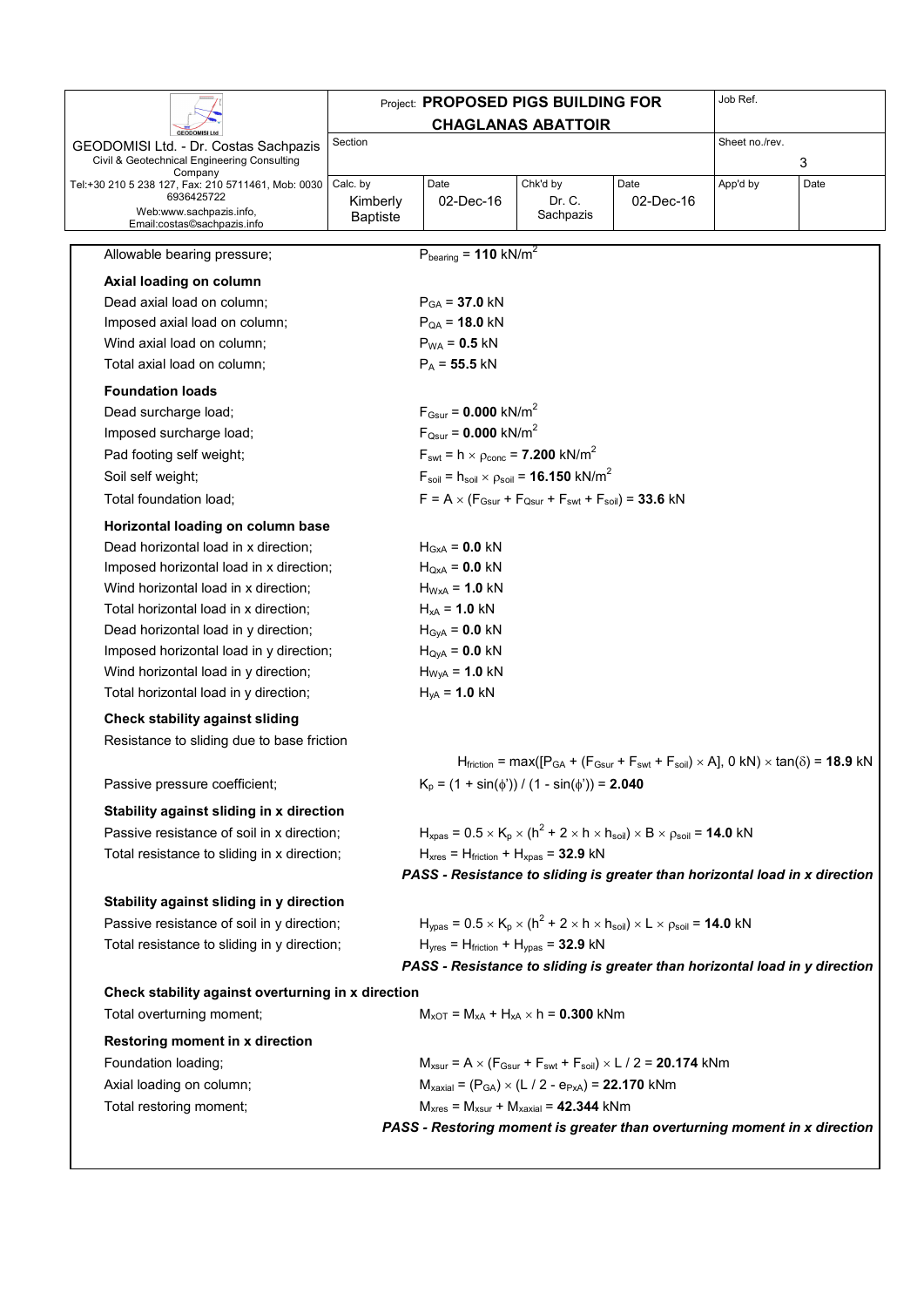|                                                                                      |                 |                         | <b>Project: PROPOSED PIGS BUILDING FOR</b>                                                                            |                                                                                                                              | Job Ref.       |      |
|--------------------------------------------------------------------------------------|-----------------|-------------------------|-----------------------------------------------------------------------------------------------------------------------|------------------------------------------------------------------------------------------------------------------------------|----------------|------|
|                                                                                      |                 |                         | <b>CHAGLANAS ABATTOIR</b>                                                                                             |                                                                                                                              |                |      |
| GEODOMISI Ltd. - Dr. Costas Sachpazis<br>Civil & Geotechnical Engineering Consulting | Section         |                         |                                                                                                                       |                                                                                                                              | Sheet no./rev. | 4    |
| Company<br>Tel:+30 210 5 238 127, Fax: 210 5711461, Mob: 0030                        | Calc. by        | Date                    | Chk'd by                                                                                                              | Date                                                                                                                         | App'd by       | Date |
| 6936425722<br>Web:www.sachpazis.info,                                                | Kimberly        | 02-Dec-16               | Dr. C.                                                                                                                | 02-Dec-16                                                                                                                    |                |      |
| Email:costas©sachpazis.info                                                          | <b>Baptiste</b> |                         | Sachpazis                                                                                                             |                                                                                                                              |                |      |
| Check stability against overturning in y direction                                   |                 |                         |                                                                                                                       |                                                                                                                              |                |      |
| Total overturning moment;                                                            |                 |                         | $M_{\text{vOT}} = M_{\text{vA}} + H_{\text{vA}} \times h = 0.300$ kNm                                                 |                                                                                                                              |                |      |
| Restoring moment in y direction                                                      |                 |                         |                                                                                                                       |                                                                                                                              |                |      |
| Foundation loading;                                                                  |                 |                         |                                                                                                                       | $M_{\text{ysur}} = A \times (F_{\text{Gsur}} + F_{\text{swt}} + F_{\text{soil}}) \times B / 2 = 20.174$ kNm                  |                |      |
| Axial loading on column;                                                             |                 |                         | $M_{\text{yaxial}} = (P_{GA}) \times (B / 2 - e_{PyA}) = 22.170$ kNm                                                  |                                                                                                                              |                |      |
| Total restoring moment;                                                              |                 |                         | $Myres = Mysur + Myaxial = 42.344 kNm$                                                                                |                                                                                                                              |                |      |
|                                                                                      |                 |                         |                                                                                                                       | PASS - Restoring moment is greater than overturning moment in y direction                                                    |                |      |
| Calculate pad base reaction                                                          |                 |                         |                                                                                                                       |                                                                                                                              |                |      |
| Total base reaction;                                                                 |                 | $T = F + P_A = 89.1$ kN |                                                                                                                       |                                                                                                                              |                |      |
| Eccentricity of base reaction in x;                                                  |                 |                         | $e_{Tx} = (P_A \times e_{PXA} + M_{XA} + H_{XA} \times h) / T = 3$ mm                                                 |                                                                                                                              |                |      |
| Eccentricity of base reaction in y;                                                  |                 |                         | $e_{Ty} = (P_A \times e_{PyA} + M_{YA} + H_{YA} \times h) / T = 3$ mm                                                 |                                                                                                                              |                |      |
| Check pad base reaction eccentricity                                                 |                 |                         |                                                                                                                       |                                                                                                                              |                |      |
|                                                                                      |                 |                         | $abs(e_{Tx})/L + abs(e_{Ty})/B = 0.006$                                                                               |                                                                                                                              |                |      |
|                                                                                      |                 |                         |                                                                                                                       | Base reaction acts within combined middle third of base                                                                      |                |      |
|                                                                                      |                 |                         |                                                                                                                       |                                                                                                                              |                |      |
| Calculate pad base pressures                                                         |                 |                         |                                                                                                                       |                                                                                                                              |                |      |
|                                                                                      |                 |                         |                                                                                                                       | $q_1 = T / A - 6 \times T \times e_{Tx} / (L \times A) - 6 \times T \times e_{Ty} / (B \times A) = 59.774 \text{ kN/m}^2$    |                |      |
|                                                                                      |                 |                         |                                                                                                                       | $q_2 = T/A - 6 \times T \times e_{Tx}/(L \times A) + 6 \times T \times e_{Ty}/(B \times A) = 61.857$ kN/m <sup>2</sup>       |                |      |
|                                                                                      |                 |                         |                                                                                                                       | $q_3 = T / A + 6 \times T \times e_{Tx} / (L \times A) - 6 \times T \times e_{Ty} / (B \times A) = 61.857$ kN/m <sup>2</sup> |                |      |
|                                                                                      |                 |                         |                                                                                                                       | $q_4 = T / A + 6 \times T \times e_{Tx} / (L \times A) + 6 \times T \times e_{Ty} / (B \times A) = 63.940 \text{ kN/m}^2$    |                |      |
| Minimum base pressure;                                                               |                 |                         | $q_{min} = min(q_1, q_2, q_3, q_4) =$ 59.774 kN/m <sup>2</sup>                                                        |                                                                                                                              |                |      |
| Maximum base pressure;                                                               |                 |                         | $q_{max}$ = max(q <sub>1</sub> , q <sub>2</sub> , q <sub>3</sub> , q <sub>4</sub> ) = <b>63.940</b> kN/m <sup>2</sup> |                                                                                                                              |                |      |
|                                                                                      |                 |                         |                                                                                                                       | PASS - Maximum base pressure is less than allowable bearing pressure                                                         |                |      |
| 61.9 kN/m                                                                            |                 |                         |                                                                                                                       | 63.9 kN/m                                                                                                                    |                |      |
|                                                                                      |                 |                         |                                                                                                                       |                                                                                                                              |                |      |
|                                                                                      |                 |                         |                                                                                                                       |                                                                                                                              |                |      |
|                                                                                      |                 |                         |                                                                                                                       |                                                                                                                              |                |      |
|                                                                                      |                 |                         |                                                                                                                       |                                                                                                                              |                |      |
|                                                                                      |                 |                         |                                                                                                                       |                                                                                                                              |                |      |
|                                                                                      |                 |                         |                                                                                                                       |                                                                                                                              |                |      |
|                                                                                      |                 |                         |                                                                                                                       |                                                                                                                              |                |      |
|                                                                                      |                 |                         |                                                                                                                       |                                                                                                                              |                |      |
|                                                                                      |                 |                         |                                                                                                                       |                                                                                                                              |                |      |
|                                                                                      |                 |                         |                                                                                                                       |                                                                                                                              |                |      |
|                                                                                      |                 |                         |                                                                                                                       |                                                                                                                              |                |      |
| 59.8 kN/m <sup>2</sup>                                                               |                 |                         |                                                                                                                       | 61.9 kN/m <sup>2</sup>                                                                                                       |                |      |
|                                                                                      |                 |                         |                                                                                                                       |                                                                                                                              |                |      |
|                                                                                      |                 |                         |                                                                                                                       |                                                                                                                              |                |      |
|                                                                                      |                 |                         |                                                                                                                       |                                                                                                                              |                |      |
|                                                                                      |                 |                         |                                                                                                                       |                                                                                                                              |                |      |
|                                                                                      |                 |                         |                                                                                                                       |                                                                                                                              |                |      |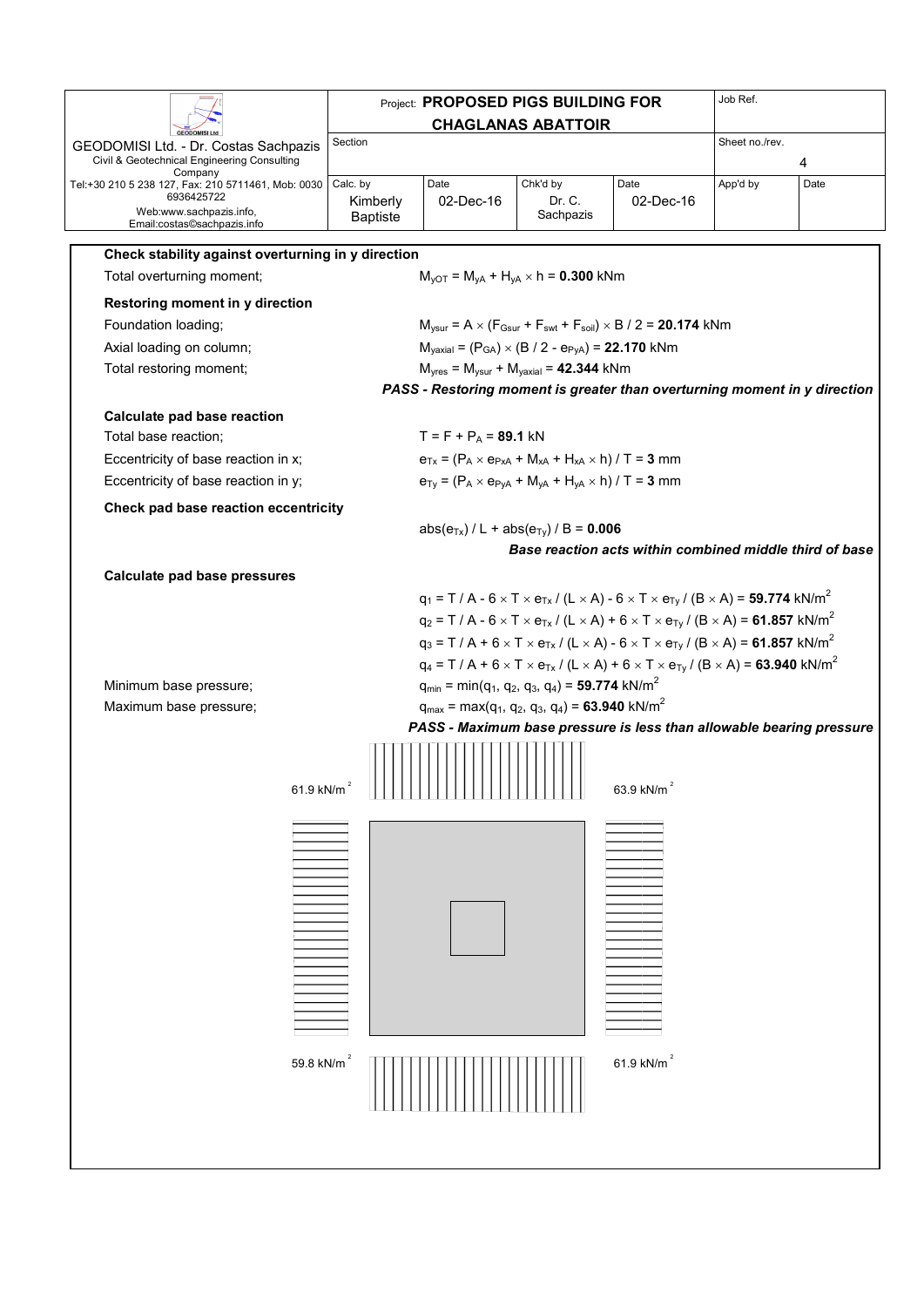|                                                                                      |                             | <b>Project: PROPOSED PIGS BUILDING FOR</b>                                               |                           |                                                                                                                                                                 | Job Ref.       |      |
|--------------------------------------------------------------------------------------|-----------------------------|------------------------------------------------------------------------------------------|---------------------------|-----------------------------------------------------------------------------------------------------------------------------------------------------------------|----------------|------|
|                                                                                      |                             |                                                                                          | <b>CHAGLANAS ABATTOIR</b> |                                                                                                                                                                 |                |      |
| GEODOMISI Ltd. - Dr. Costas Sachpazis<br>Civil & Geotechnical Engineering Consulting | Section                     |                                                                                          |                           |                                                                                                                                                                 | Sheet no./rev. | 5    |
| Company<br>Tel:+30 210 5 238 127, Fax: 210 5711461, Mob: 0030                        | Calc. by                    | Date                                                                                     | Chk'd by                  | Date                                                                                                                                                            | App'd by       | Date |
| 6936425722<br>Web:www.sachpazis.info,<br>Email:costas©sachpazis.info                 | Kimberly<br><b>Baptiste</b> | 02-Dec-16                                                                                | Dr. C.<br>Sachpazis       | 02-Dec-16                                                                                                                                                       |                |      |
| Partial safety factors for loads                                                     |                             |                                                                                          |                           |                                                                                                                                                                 |                |      |
| Partial safety factor for dead loads;                                                |                             | $y_{\text{fG}} = 1.40$                                                                   |                           |                                                                                                                                                                 |                |      |
| Partial safety factor for imposed loads;                                             |                             | $y_{fO} = 1.60$                                                                          |                           |                                                                                                                                                                 |                |      |
| Partial safety factor for wind loads;                                                |                             | $\gamma_{\text{fW}} = 0.00$                                                              |                           |                                                                                                                                                                 |                |      |
| Ultimate axial loading on column                                                     |                             |                                                                                          |                           |                                                                                                                                                                 |                |      |
| Ultimate axial load on column;                                                       |                             |                                                                                          |                           | $P_{\text{uA}} = P_{\text{GA}} \times \gamma_{\text{fG}} + P_{\text{QA}} \times \gamma_{\text{fQ}} + P_{\text{WA}} \times \gamma_{\text{fW}} = 80.5 \text{ kN}$ |                |      |
| <b>Ultimate foundation loads</b>                                                     |                             |                                                                                          |                           |                                                                                                                                                                 |                |      |
| Ultimate foundation load;                                                            |                             |                                                                                          |                           | $F_u = A \times [(F_{Gsur} + F_{swt} + F_{soil}) \times \gamma_{fG} + F_{Osur} \times \gamma_{fQ}] = 47.1$ kN                                                   |                |      |
| Ultimate horizontal loading on column                                                |                             |                                                                                          |                           |                                                                                                                                                                 |                |      |
| Ultimate horizontal load in x direction;                                             |                             |                                                                                          |                           | $H_{xuA} = H_{GxA} \times \gamma_{fG} + H_{QxA} \times \gamma_{fQ} + H_{WxA} \times \gamma_{fW} = 0.0$ kN                                                       |                |      |
| Ultimate horizontal load in y direction;                                             |                             |                                                                                          |                           | $H_{yuA} = H_{GyA} \times \gamma_{fG} + H_{QyA} \times \gamma_{fQ} + H_{WyA} \times \gamma_{fW} = 0.0$ kN                                                       |                |      |
| Ultimate moment on column                                                            |                             |                                                                                          |                           |                                                                                                                                                                 |                |      |
| Ultimate moment on column in x direction;                                            |                             |                                                                                          |                           | $M_{xuA}$ = $M_{GxA}$ $\times$ $\gamma_{fG}$ + $M_{QxA}$ $\times$ $\gamma_{fQ}$ + $M_{WxA}$ $\times$ $\gamma_{fW}$ = 0.000 kNm                                  |                |      |
| Ultimate moment on column in y direction;                                            |                             |                                                                                          |                           | $M_{\text{yuA}} = M_{\text{GyA}} \times \gamma_{\text{fG}} + M_{\text{QyA}} \times \gamma_{\text{fQ}} + M_{\text{WyA}} \times \gamma_{\text{fW}} = 0.000$ kNm   |                |      |
| Calculate ultimate pad base reaction                                                 |                             |                                                                                          |                           |                                                                                                                                                                 |                |      |
| Ultimate base reaction;                                                              |                             | $T_{\rm u}$ = F <sub>u</sub> + P <sub>uA</sub> = 127.6 kN                                |                           |                                                                                                                                                                 |                |      |
| Eccentricity of ultimate base reaction in x;                                         |                             |                                                                                          |                           | $e_{Txu} = (P_{uA} \times e_{PxA} + M_{xuA} + H_{xuA} \times h) / T_u = 0$ mm                                                                                   |                |      |
| Eccentricity of ultimate base reaction in y;                                         |                             |                                                                                          |                           | $e_{Tyu} = (P_{uA} \times e_{PyA} + M_{yuA} + H_{yuA} \times h) / T_u = 0$ mm                                                                                   |                |      |
| Calculate ultimate pad base pressures                                                |                             |                                                                                          |                           |                                                                                                                                                                 |                |      |
|                                                                                      |                             |                                                                                          |                           | $q_{1u} = T_u/A - 6 \times T_u \times e_{T_xu}/(L \times A) - 6 \times T_u \times e_{T_xu}/(B \times A) = 88.614 \text{ kN/m}^2$                                |                |      |
|                                                                                      |                             |                                                                                          |                           | $q_{2u} = T_u/A - 6 \times T_u \times e_{T_xu}/(L \times A) + 6 \times T_u \times e_{T_xu}/(B \times A) = 88.614 \text{ kN/m}^2$                                |                |      |
|                                                                                      |                             |                                                                                          |                           | $q_{3u} = T_u/A + 6 \times T_u \times e_{T_xu}/(L \times A) - 6 \times T_u \times e_{T_xu}/(B \times A) = 88.614 \text{ kN/m}^2$                                |                |      |
|                                                                                      |                             |                                                                                          |                           | $q_{4u} = T_u/A + 6 \times T_u \times e_{T_xu}/(L \times A) + 6 \times T_u \times e_{T_xu}/(B \times A) = 88.614 \text{ kN/m}^2$                                |                |      |
| Minimum ultimate base pressure;                                                      |                             | $q_{minu} = min(q_{1u}, q_{2u}, q_{3u}, q_{4u}) = 88.614$ kN/m <sup>2</sup>              |                           |                                                                                                                                                                 |                |      |
| Maximum ultimate base pressure;                                                      |                             | $q_{maxu}$ = max( $q_{1u}$ , $q_{2u}$ , $q_{3u}$ , $q_{4u}$ ) = 88.614 kN/m <sup>2</sup> |                           |                                                                                                                                                                 |                |      |
| Calculate rate of change of base pressure in x direction                             |                             |                                                                                          |                           |                                                                                                                                                                 |                |      |
| Left hand base reaction;                                                             |                             | $f_{\text{ul}} = (q_{1u} + q_{2u}) \times B / 2 = 106.336$ kN/m                          |                           |                                                                                                                                                                 |                |      |
| Right hand base reaction;                                                            |                             | $f_{uR} = (q_{3u} + q_{4u}) \times B / 2 = 106.336$ kN/m                                 |                           |                                                                                                                                                                 |                |      |
| Length of base reaction;                                                             |                             | $L_x = L = 1200$ mm                                                                      |                           |                                                                                                                                                                 |                |      |
| Rate of change of base pressure;                                                     |                             | $C_x = (f_{uR} - f_{uL}) / L_x = 0.000$ kN/m/m                                           |                           |                                                                                                                                                                 |                |      |
| Calculate pad lengths in x direction                                                 |                             |                                                                                          |                           |                                                                                                                                                                 |                |      |
| Left hand length;<br>Right hand length;                                              |                             | $L_1 = L / 2 + e_{PxA} = 600$ mm<br>$L_R = L / 2 - e_{PxA} = 600$ mm                     |                           |                                                                                                                                                                 |                |      |
| Calculate ultimate moments in x direction                                            |                             |                                                                                          |                           |                                                                                                                                                                 |                |      |
| Ultimate moment in x direction;                                                      |                             |                                                                                          |                           | $M_x = f_{ul} \times L_l^2 / 2 + C_x \times L_l^3 / 6 - F_u \times L_l^2 / (2 \times L) =$ 12.080 kNm                                                           |                |      |
| Calculate rate of change of base pressure in y direction                             |                             |                                                                                          |                           |                                                                                                                                                                 |                |      |
| Top edge base reaction;                                                              |                             | $f_{uT} = (q_{2u} + q_{4u}) \times L / 2 = 106.336$ kN/m                                 |                           |                                                                                                                                                                 |                |      |
| Bottom edge base reaction;                                                           |                             | $f_{uB} = (q_{1u} + q_{3u}) \times L / 2 = 106.336$ kN/m                                 |                           |                                                                                                                                                                 |                |      |
| Length of base reaction;                                                             |                             | $L_y = B = 1200$ mm                                                                      |                           |                                                                                                                                                                 |                |      |
| Rate of change of base pressure;                                                     |                             | $C_y = (f_{uB} - f_{uT}) / L_y = 0.000$ kN/m/m                                           |                           |                                                                                                                                                                 |                |      |
|                                                                                      |                             |                                                                                          |                           |                                                                                                                                                                 |                |      |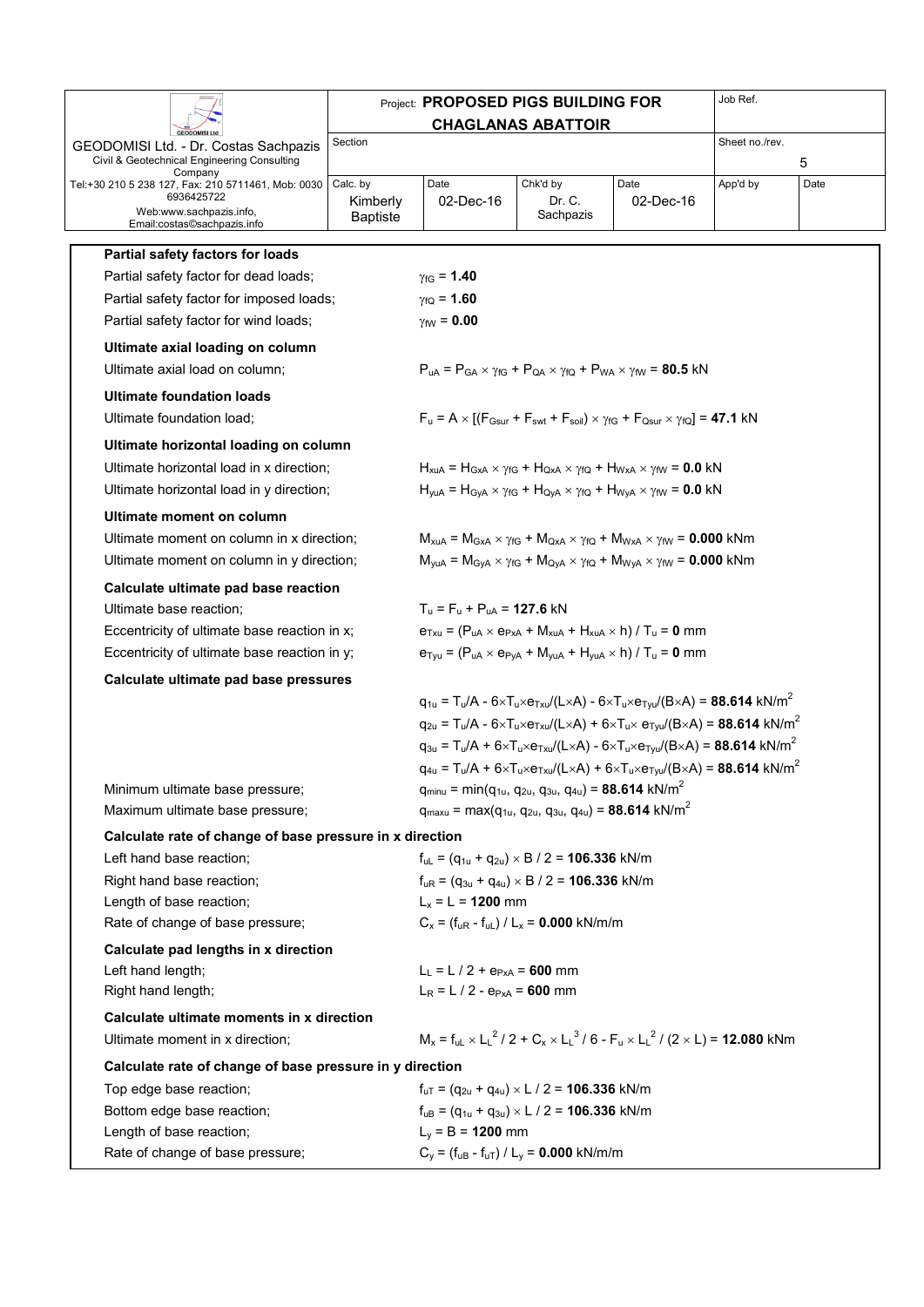|                                                                  |                             | <b>Project: PROPOSED PIGS BUILDING FOR</b>                                                                       |                           |                                                                                                       | Job Ref.       |      |
|------------------------------------------------------------------|-----------------------------|------------------------------------------------------------------------------------------------------------------|---------------------------|-------------------------------------------------------------------------------------------------------|----------------|------|
|                                                                  |                             |                                                                                                                  | <b>CHAGLANAS ABATTOIR</b> |                                                                                                       |                |      |
| GEODOMISI Ltd. - Dr. Costas Sachpazis                            | Section                     |                                                                                                                  |                           |                                                                                                       | Sheet no./rev. |      |
| Civil & Geotechnical Engineering Consulting<br>Company           |                             |                                                                                                                  |                           |                                                                                                       |                | 6    |
| Tel:+30 210 5 238 127, Fax: 210 5711461, Mob: 0030<br>6936425722 | Calc. by                    | Date                                                                                                             | Chk'd by<br>Dr. C.        | Date                                                                                                  | App'd by       | Date |
| Web:www.sachpazis.info,                                          | Kimberly<br><b>Baptiste</b> | 02-Dec-16                                                                                                        | Sachpazis                 | $02$ -Dec-16                                                                                          |                |      |
| Email:costas©sachpazis.info                                      |                             |                                                                                                                  |                           |                                                                                                       |                |      |
| Calculate pad lengths in y direction                             |                             |                                                                                                                  |                           |                                                                                                       |                |      |
| Top length;                                                      |                             | $L_T = B / 2 - e_{PVA} = 600$ mm                                                                                 |                           |                                                                                                       |                |      |
| Bottom length;                                                   |                             | $L_B = B / 2 + e_{PVA} = 600$ mm                                                                                 |                           |                                                                                                       |                |      |
| Calculate ultimate moments in y direction                        |                             |                                                                                                                  |                           |                                                                                                       |                |      |
| Ultimate moment in y direction;                                  |                             |                                                                                                                  |                           | $M_v = f_{uT} \times L_T^2 / 2 + C_v \times L_T^3 / 6 - F_u \times L_T^2 / (2 \times B) = 12.080$ kNm |                |      |
| <b>Material details</b>                                          |                             |                                                                                                                  |                           |                                                                                                       |                |      |
| Characteristic strength of concrete;                             |                             | $f_{\rm cu} = 25$ N/mm <sup>2</sup>                                                                              |                           |                                                                                                       |                |      |
| Characteristic strength of reinforcement;                        |                             | $f_v = 500$ N/mm <sup>2</sup>                                                                                    |                           |                                                                                                       |                |      |
| Characteristic strength of shear reinforcement;                  |                             | $f_{\text{vv}} = 500 \text{ N/mm}^2$                                                                             |                           |                                                                                                       |                |      |
| Nominal cover to reinforcement;                                  |                             | $cnom = 50 mm$                                                                                                   |                           |                                                                                                       |                |      |
| Moment design in x direction                                     |                             |                                                                                                                  |                           |                                                                                                       |                |      |
| Diameter of tension reinforcement;                               |                             | $\phi_{xB}$ = 16 mm                                                                                              |                           |                                                                                                       |                |      |
| Depth of tension reinforcement;                                  |                             | $d_x = h - c_{\text{nom}} - \phi_{xB} / 2 = 242$ mm                                                              |                           |                                                                                                       |                |      |
| Design formula for rectangular beams (cl 3.4.4.4)                |                             |                                                                                                                  |                           |                                                                                                       |                |      |
|                                                                  |                             | $K_x = M_x / (B \times d_x^2 \times f_{cu}) = 0.007$                                                             |                           |                                                                                                       |                |      |
|                                                                  |                             | $K_x' = 0.156$                                                                                                   |                           |                                                                                                       |                |      |
|                                                                  |                             |                                                                                                                  |                           | $K_x < K_x$ ' compression reinforcement is not required                                               |                |      |
| Lever arm;                                                       |                             |                                                                                                                  |                           | $z_x = d_x \times min([0.5 + \sqrt{(0.25 - K_x / 0.9)}], 0.95) = 230$ mm                              |                |      |
| Area of tension reinforcement required;                          |                             | $A_{s}$ x req = M <sub>x</sub> / (0.87 × f <sub>y</sub> × z <sub>x</sub> ) = <b>121</b> mm <sup>2</sup>          |                           |                                                                                                       |                |      |
| Minimum area of tension reinforcement;                           |                             | $A_{s}$ <sub>x</sub> min = 0.0013 $\times$ B $\times$ h = <b>468</b> mm <sup>2</sup>                             |                           |                                                                                                       |                |      |
| Tension reinforcement provided;                                  |                             | 6 No. 16 dia. bars bottom (225 centres)                                                                          |                           |                                                                                                       |                |      |
| Area of tension reinforcement provided;                          |                             | $A_{s xB prov} = N_{xB} \times \pi \times \phi_{xB}^2 / 4 = 1206$ mm <sup>2</sup>                                |                           |                                                                                                       |                |      |
|                                                                  |                             | PASS - Tension reinforcement provided exceeds tension reinforcement required                                     |                           |                                                                                                       |                |      |
| Moment design in y direction                                     |                             |                                                                                                                  |                           |                                                                                                       |                |      |
| Diameter of tension reinforcement;                               |                             | $\phi_{VB}$ = 16 mm                                                                                              |                           |                                                                                                       |                |      |
| Depth of tension reinforcement;                                  |                             | $d_y = h - c_{\text{nom}} - \phi_{xB} - \phi_{yB} / 2 = 226$ mm                                                  |                           |                                                                                                       |                |      |
| Design formula for rectangular beams (cl 3.4.4.4)                |                             |                                                                                                                  |                           |                                                                                                       |                |      |
|                                                                  |                             | $K_v = M_v / (L \times d_v^2 \times f_{cu}) = 0.008$                                                             |                           |                                                                                                       |                |      |
|                                                                  |                             | $K_v' = 0.156$                                                                                                   |                           |                                                                                                       |                |      |
|                                                                  |                             |                                                                                                                  |                           | $K_v$ < $K_v$ ' compression reinforcement is not required                                             |                |      |
| Lever arm;                                                       |                             |                                                                                                                  |                           | $z_v = d_v \times min([0.5 + \sqrt{(0.25 - K_v / 0.9)}], 0.95) = 215$ mm                              |                |      |
| Area of tension reinforcement required;                          |                             | $A_{s \ v \ \text{req}} = M_{y} / (0.87 \times f_{y} \times z_{y}) = 129 \text{ mm}^{2}$                         |                           |                                                                                                       |                |      |
| Minimum area of tension reinforcement:                           |                             | $A_{s_y_{min}} = 0.0013 \times L \times h = 468$ mm <sup>2</sup>                                                 |                           |                                                                                                       |                |      |
| Tension reinforcement provided;                                  |                             | 6 No. 16 dia. bars bottom (225 centres)                                                                          |                           |                                                                                                       |                |      |
| Area of tension reinforcement provided;                          |                             | $A_{s}$ <sub>yB</sub> <sub>prov</sub> = $N_{yB} \times \pi \times \phi_{yB}^2$ / 4 = <b>1206</b> mm <sup>2</sup> |                           |                                                                                                       |                |      |
|                                                                  |                             | PASS - Tension reinforcement provided exceeds tension reinforcement required                                     |                           |                                                                                                       |                |      |
| Calculate ultimate shear force at d from top face of column      |                             |                                                                                                                  |                           |                                                                                                       |                |      |
| Ultimate pressure for shear;                                     |                             |                                                                                                                  |                           | $q_{su} = (q_{1u} - C_y \times (B / 2 + e_{PyA} + b_A / 2 + d_v) / L + q_{4u}) / 2$                   |                |      |
|                                                                  |                             | $q_{su}$ = 88.614 kN/m <sup>2</sup>                                                                              |                           |                                                                                                       |                |      |
| Area loaded for shear;                                           |                             | $A_s = L \times (B / 2 - e_{PVA} - b_A / 2 - d_v) = 0.269$ m <sup>2</sup>                                        |                           |                                                                                                       |                |      |
| Ultimate shear force;                                            |                             | $V_{su} = A_s \times (q_{su} - F_u / A) = 15.032$ kN                                                             |                           |                                                                                                       |                |      |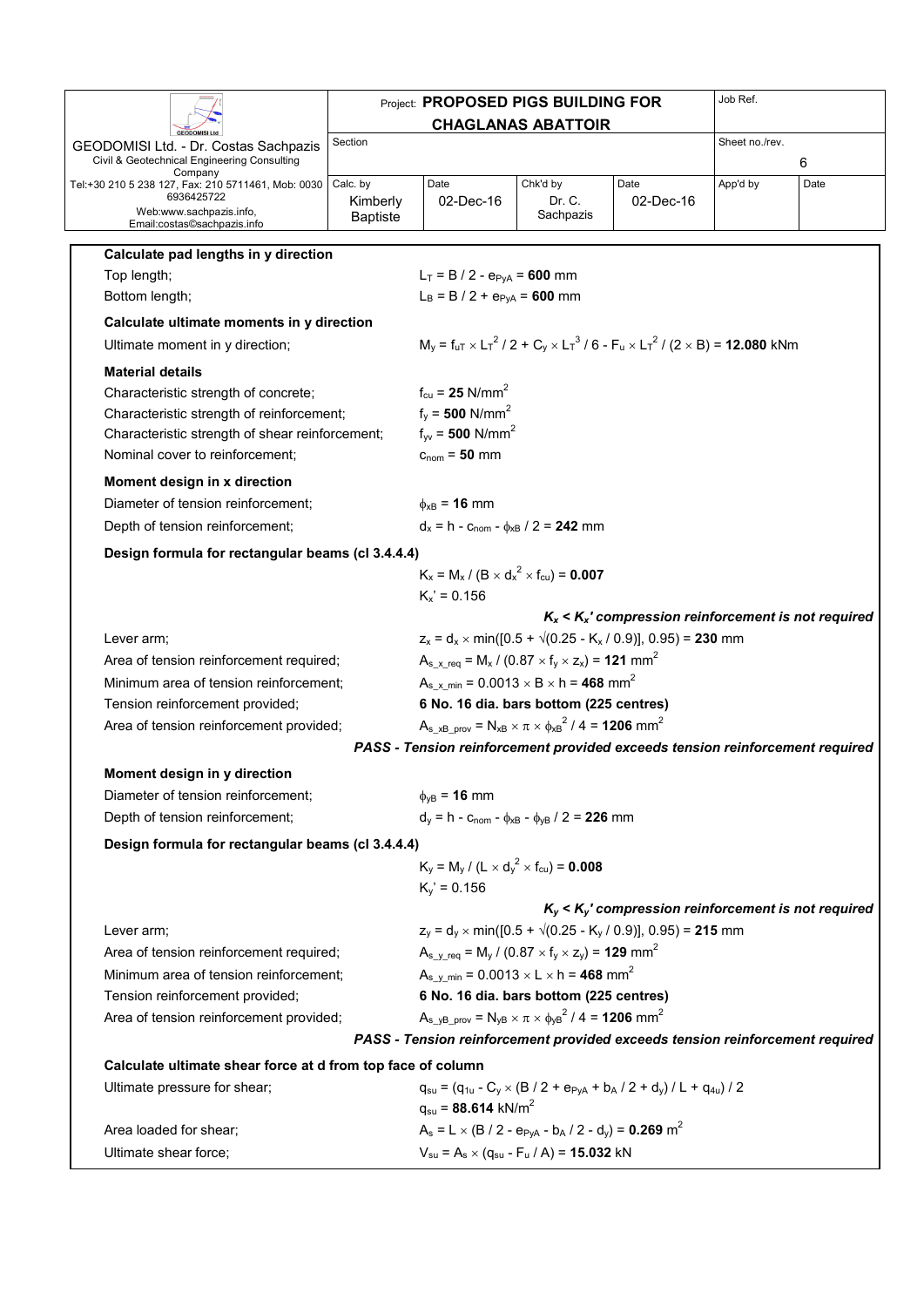| Date<br>02-Dec-16<br>Kimberly<br><b>Baptiste</b><br>Shear stresses at d from top face of column (cl 3.5.5.2)<br>Calculate ultimate punching shear force at face of column<br>88.614 kN/m <sup>2</sup><br>$A_{pA} = (I_A) \times (b_A) = 0.090$ m <sup>2</sup><br>$V_{\text{puAeff}} = V_{\text{puA}} = 75.497$ kN<br>Punching shear stresses at face of column (cl 3.7.7.2)<br>Calculate ultimate punching shear force at perimeter of 1.5 d from face of column | <b>CHAGLANAS ABATTOIR</b><br>Chk'd by<br>Dr. C.<br>Sachpazis<br>$v_{\rm su} = V_{\rm su} / (L \times d_{\rm v}) = 0.055$ N/mm <sup>2</sup><br>$v_c$ = 0.79 N/mm <sup>2</sup> × min(3, [100 × A <sub>s yB prov</sub> / (L × d <sub>v</sub> )] <sup>1/3</sup> ) × max((400 mm /<br>$\left(d_{v}\right)^{1/4}$ , 0.67) × (min(f <sub>cu</sub> / 1 N/mm <sup>2</sup> , 40) / 25) <sup>1/3</sup> / 1.25 = <b>0.556</b> N/mm <sup>2</sup><br>$v_{max}$ = min(0.8 N/mm <sup>2</sup> × $\sqrt{(f_{cu}/ 1 N/mm^2)}$ , 5 N/mm <sup>2</sup> ) = <b>4.000</b> N/mm <sup>2</sup><br>$q_{\text{pUA}} = q_{1u} + [(L/2 + e_{PxA} - I_A/2) + (I_A)/2] \times C_x/B - [(B/2 + e_{PVA} - I_A/2) + (I_A)/2] \times C_v/L =$<br>$d = (d_x + d_y) / 2 = 234$ mm<br>$u_{pA} = 2 \times (I_A) + 2 \times (b_A) = 1200$ mm<br>$V_{\text{pUA}} = P_{\text{uA}} + (F_{\text{u}} / A - q_{\text{pUA}}) \times A_{\text{pA}} =$ <b>75.497</b> kN<br>$V_{\text{pUA}} = V_{\text{pUAeff}} / (U_{\text{pA}} \times d) = 0.269 \text{ N/mm}^2$<br>$v_{\text{max}} = \text{min}(0.8 \text{N/mm}^2 \times \sqrt{(f_{\text{cu}} / 1 \text{N/mm}^2)}, 5 \text{N/mm}^2) = 4.000 \text{N/mm}^2$ | Date<br>02-Dec-16                                                       | Sheet no./rev.<br>App'd by                                                                                                                             | 7<br>Date<br>PASS - $v_{su}$ < $v_c$ - No shear reinforcement required                                                                                                                                                                                                                                                                                                                                                                                                                                                                                                                                                                                                                                                                                       |
|------------------------------------------------------------------------------------------------------------------------------------------------------------------------------------------------------------------------------------------------------------------------------------------------------------------------------------------------------------------------------------------------------------------------------------------------------------------|-----------------------------------------------------------------------------------------------------------------------------------------------------------------------------------------------------------------------------------------------------------------------------------------------------------------------------------------------------------------------------------------------------------------------------------------------------------------------------------------------------------------------------------------------------------------------------------------------------------------------------------------------------------------------------------------------------------------------------------------------------------------------------------------------------------------------------------------------------------------------------------------------------------------------------------------------------------------------------------------------------------------------------------------------------------------------------------------------------------------------------------------------------------|-------------------------------------------------------------------------|--------------------------------------------------------------------------------------------------------------------------------------------------------|--------------------------------------------------------------------------------------------------------------------------------------------------------------------------------------------------------------------------------------------------------------------------------------------------------------------------------------------------------------------------------------------------------------------------------------------------------------------------------------------------------------------------------------------------------------------------------------------------------------------------------------------------------------------------------------------------------------------------------------------------------------|
|                                                                                                                                                                                                                                                                                                                                                                                                                                                                  |                                                                                                                                                                                                                                                                                                                                                                                                                                                                                                                                                                                                                                                                                                                                                                                                                                                                                                                                                                                                                                                                                                                                                           |                                                                         |                                                                                                                                                        |                                                                                                                                                                                                                                                                                                                                                                                                                                                                                                                                                                                                                                                                                                                                                              |
|                                                                                                                                                                                                                                                                                                                                                                                                                                                                  |                                                                                                                                                                                                                                                                                                                                                                                                                                                                                                                                                                                                                                                                                                                                                                                                                                                                                                                                                                                                                                                                                                                                                           |                                                                         |                                                                                                                                                        |                                                                                                                                                                                                                                                                                                                                                                                                                                                                                                                                                                                                                                                                                                                                                              |
|                                                                                                                                                                                                                                                                                                                                                                                                                                                                  |                                                                                                                                                                                                                                                                                                                                                                                                                                                                                                                                                                                                                                                                                                                                                                                                                                                                                                                                                                                                                                                                                                                                                           |                                                                         |                                                                                                                                                        |                                                                                                                                                                                                                                                                                                                                                                                                                                                                                                                                                                                                                                                                                                                                                              |
|                                                                                                                                                                                                                                                                                                                                                                                                                                                                  |                                                                                                                                                                                                                                                                                                                                                                                                                                                                                                                                                                                                                                                                                                                                                                                                                                                                                                                                                                                                                                                                                                                                                           |                                                                         |                                                                                                                                                        |                                                                                                                                                                                                                                                                                                                                                                                                                                                                                                                                                                                                                                                                                                                                                              |
|                                                                                                                                                                                                                                                                                                                                                                                                                                                                  |                                                                                                                                                                                                                                                                                                                                                                                                                                                                                                                                                                                                                                                                                                                                                                                                                                                                                                                                                                                                                                                                                                                                                           |                                                                         |                                                                                                                                                        |                                                                                                                                                                                                                                                                                                                                                                                                                                                                                                                                                                                                                                                                                                                                                              |
|                                                                                                                                                                                                                                                                                                                                                                                                                                                                  |                                                                                                                                                                                                                                                                                                                                                                                                                                                                                                                                                                                                                                                                                                                                                                                                                                                                                                                                                                                                                                                                                                                                                           |                                                                         |                                                                                                                                                        |                                                                                                                                                                                                                                                                                                                                                                                                                                                                                                                                                                                                                                                                                                                                                              |
|                                                                                                                                                                                                                                                                                                                                                                                                                                                                  |                                                                                                                                                                                                                                                                                                                                                                                                                                                                                                                                                                                                                                                                                                                                                                                                                                                                                                                                                                                                                                                                                                                                                           |                                                                         |                                                                                                                                                        |                                                                                                                                                                                                                                                                                                                                                                                                                                                                                                                                                                                                                                                                                                                                                              |
|                                                                                                                                                                                                                                                                                                                                                                                                                                                                  |                                                                                                                                                                                                                                                                                                                                                                                                                                                                                                                                                                                                                                                                                                                                                                                                                                                                                                                                                                                                                                                                                                                                                           |                                                                         |                                                                                                                                                        |                                                                                                                                                                                                                                                                                                                                                                                                                                                                                                                                                                                                                                                                                                                                                              |
|                                                                                                                                                                                                                                                                                                                                                                                                                                                                  |                                                                                                                                                                                                                                                                                                                                                                                                                                                                                                                                                                                                                                                                                                                                                                                                                                                                                                                                                                                                                                                                                                                                                           |                                                                         |                                                                                                                                                        |                                                                                                                                                                                                                                                                                                                                                                                                                                                                                                                                                                                                                                                                                                                                                              |
|                                                                                                                                                                                                                                                                                                                                                                                                                                                                  |                                                                                                                                                                                                                                                                                                                                                                                                                                                                                                                                                                                                                                                                                                                                                                                                                                                                                                                                                                                                                                                                                                                                                           |                                                                         |                                                                                                                                                        |                                                                                                                                                                                                                                                                                                                                                                                                                                                                                                                                                                                                                                                                                                                                                              |
|                                                                                                                                                                                                                                                                                                                                                                                                                                                                  |                                                                                                                                                                                                                                                                                                                                                                                                                                                                                                                                                                                                                                                                                                                                                                                                                                                                                                                                                                                                                                                                                                                                                           |                                                                         |                                                                                                                                                        |                                                                                                                                                                                                                                                                                                                                                                                                                                                                                                                                                                                                                                                                                                                                                              |
|                                                                                                                                                                                                                                                                                                                                                                                                                                                                  |                                                                                                                                                                                                                                                                                                                                                                                                                                                                                                                                                                                                                                                                                                                                                                                                                                                                                                                                                                                                                                                                                                                                                           |                                                                         |                                                                                                                                                        |                                                                                                                                                                                                                                                                                                                                                                                                                                                                                                                                                                                                                                                                                                                                                              |
|                                                                                                                                                                                                                                                                                                                                                                                                                                                                  |                                                                                                                                                                                                                                                                                                                                                                                                                                                                                                                                                                                                                                                                                                                                                                                                                                                                                                                                                                                                                                                                                                                                                           |                                                                         |                                                                                                                                                        |                                                                                                                                                                                                                                                                                                                                                                                                                                                                                                                                                                                                                                                                                                                                                              |
|                                                                                                                                                                                                                                                                                                                                                                                                                                                                  |                                                                                                                                                                                                                                                                                                                                                                                                                                                                                                                                                                                                                                                                                                                                                                                                                                                                                                                                                                                                                                                                                                                                                           |                                                                         |                                                                                                                                                        |                                                                                                                                                                                                                                                                                                                                                                                                                                                                                                                                                                                                                                                                                                                                                              |
|                                                                                                                                                                                                                                                                                                                                                                                                                                                                  |                                                                                                                                                                                                                                                                                                                                                                                                                                                                                                                                                                                                                                                                                                                                                                                                                                                                                                                                                                                                                                                                                                                                                           |                                                                         |                                                                                                                                                        |                                                                                                                                                                                                                                                                                                                                                                                                                                                                                                                                                                                                                                                                                                                                                              |
|                                                                                                                                                                                                                                                                                                                                                                                                                                                                  |                                                                                                                                                                                                                                                                                                                                                                                                                                                                                                                                                                                                                                                                                                                                                                                                                                                                                                                                                                                                                                                                                                                                                           |                                                                         |                                                                                                                                                        |                                                                                                                                                                                                                                                                                                                                                                                                                                                                                                                                                                                                                                                                                                                                                              |
|                                                                                                                                                                                                                                                                                                                                                                                                                                                                  |                                                                                                                                                                                                                                                                                                                                                                                                                                                                                                                                                                                                                                                                                                                                                                                                                                                                                                                                                                                                                                                                                                                                                           |                                                                         |                                                                                                                                                        |                                                                                                                                                                                                                                                                                                                                                                                                                                                                                                                                                                                                                                                                                                                                                              |
|                                                                                                                                                                                                                                                                                                                                                                                                                                                                  |                                                                                                                                                                                                                                                                                                                                                                                                                                                                                                                                                                                                                                                                                                                                                                                                                                                                                                                                                                                                                                                                                                                                                           |                                                                         |                                                                                                                                                        |                                                                                                                                                                                                                                                                                                                                                                                                                                                                                                                                                                                                                                                                                                                                                              |
|                                                                                                                                                                                                                                                                                                                                                                                                                                                                  |                                                                                                                                                                                                                                                                                                                                                                                                                                                                                                                                                                                                                                                                                                                                                                                                                                                                                                                                                                                                                                                                                                                                                           |                                                                         |                                                                                                                                                        |                                                                                                                                                                                                                                                                                                                                                                                                                                                                                                                                                                                                                                                                                                                                                              |
|                                                                                                                                                                                                                                                                                                                                                                                                                                                                  |                                                                                                                                                                                                                                                                                                                                                                                                                                                                                                                                                                                                                                                                                                                                                                                                                                                                                                                                                                                                                                                                                                                                                           |                                                                         |                                                                                                                                                        |                                                                                                                                                                                                                                                                                                                                                                                                                                                                                                                                                                                                                                                                                                                                                              |
|                                                                                                                                                                                                                                                                                                                                                                                                                                                                  |                                                                                                                                                                                                                                                                                                                                                                                                                                                                                                                                                                                                                                                                                                                                                                                                                                                                                                                                                                                                                                                                                                                                                           |                                                                         |                                                                                                                                                        | PASS - Design shear stress is less than allowable design shear stress                                                                                                                                                                                                                                                                                                                                                                                                                                                                                                                                                                                                                                                                                        |
|                                                                                                                                                                                                                                                                                                                                                                                                                                                                  |                                                                                                                                                                                                                                                                                                                                                                                                                                                                                                                                                                                                                                                                                                                                                                                                                                                                                                                                                                                                                                                                                                                                                           |                                                                         |                                                                                                                                                        |                                                                                                                                                                                                                                                                                                                                                                                                                                                                                                                                                                                                                                                                                                                                                              |
| 88.614 $kN/m^2$                                                                                                                                                                                                                                                                                                                                                                                                                                                  | $q_{p u A1.5d} = q_{1u} + [L/2] \times C_x / B - [(B/2 + e_{PvA} - b_A/2 - 1.5 \times d) + (b_A + 2 \times 1.5 \times d)/2] \times C_v / L =$                                                                                                                                                                                                                                                                                                                                                                                                                                                                                                                                                                                                                                                                                                                                                                                                                                                                                                                                                                                                             |                                                                         |                                                                                                                                                        |                                                                                                                                                                                                                                                                                                                                                                                                                                                                                                                                                                                                                                                                                                                                                              |
|                                                                                                                                                                                                                                                                                                                                                                                                                                                                  | $d = (d_x + d_y) / 2 = 234$ mm                                                                                                                                                                                                                                                                                                                                                                                                                                                                                                                                                                                                                                                                                                                                                                                                                                                                                                                                                                                                                                                                                                                            |                                                                         |                                                                                                                                                        |                                                                                                                                                                                                                                                                                                                                                                                                                                                                                                                                                                                                                                                                                                                                                              |
|                                                                                                                                                                                                                                                                                                                                                                                                                                                                  | $A_{pA1.5d} = L \times (b_A + 2 \times 1.5 \times d) = 1.202$ m <sup>2</sup>                                                                                                                                                                                                                                                                                                                                                                                                                                                                                                                                                                                                                                                                                                                                                                                                                                                                                                                                                                                                                                                                              |                                                                         |                                                                                                                                                        |                                                                                                                                                                                                                                                                                                                                                                                                                                                                                                                                                                                                                                                                                                                                                              |
|                                                                                                                                                                                                                                                                                                                                                                                                                                                                  |                                                                                                                                                                                                                                                                                                                                                                                                                                                                                                                                                                                                                                                                                                                                                                                                                                                                                                                                                                                                                                                                                                                                                           |                                                                         |                                                                                                                                                        |                                                                                                                                                                                                                                                                                                                                                                                                                                                                                                                                                                                                                                                                                                                                                              |
|                                                                                                                                                                                                                                                                                                                                                                                                                                                                  |                                                                                                                                                                                                                                                                                                                                                                                                                                                                                                                                                                                                                                                                                                                                                                                                                                                                                                                                                                                                                                                                                                                                                           |                                                                         |                                                                                                                                                        |                                                                                                                                                                                                                                                                                                                                                                                                                                                                                                                                                                                                                                                                                                                                                              |
|                                                                                                                                                                                                                                                                                                                                                                                                                                                                  |                                                                                                                                                                                                                                                                                                                                                                                                                                                                                                                                                                                                                                                                                                                                                                                                                                                                                                                                                                                                                                                                                                                                                           |                                                                         |                                                                                                                                                        |                                                                                                                                                                                                                                                                                                                                                                                                                                                                                                                                                                                                                                                                                                                                                              |
|                                                                                                                                                                                                                                                                                                                                                                                                                                                                  |                                                                                                                                                                                                                                                                                                                                                                                                                                                                                                                                                                                                                                                                                                                                                                                                                                                                                                                                                                                                                                                                                                                                                           |                                                                         |                                                                                                                                                        |                                                                                                                                                                                                                                                                                                                                                                                                                                                                                                                                                                                                                                                                                                                                                              |
|                                                                                                                                                                                                                                                                                                                                                                                                                                                                  |                                                                                                                                                                                                                                                                                                                                                                                                                                                                                                                                                                                                                                                                                                                                                                                                                                                                                                                                                                                                                                                                                                                                                           |                                                                         |                                                                                                                                                        |                                                                                                                                                                                                                                                                                                                                                                                                                                                                                                                                                                                                                                                                                                                                                              |
|                                                                                                                                                                                                                                                                                                                                                                                                                                                                  |                                                                                                                                                                                                                                                                                                                                                                                                                                                                                                                                                                                                                                                                                                                                                                                                                                                                                                                                                                                                                                                                                                                                                           |                                                                         |                                                                                                                                                        |                                                                                                                                                                                                                                                                                                                                                                                                                                                                                                                                                                                                                                                                                                                                                              |
|                                                                                                                                                                                                                                                                                                                                                                                                                                                                  |                                                                                                                                                                                                                                                                                                                                                                                                                                                                                                                                                                                                                                                                                                                                                                                                                                                                                                                                                                                                                                                                                                                                                           |                                                                         |                                                                                                                                                        |                                                                                                                                                                                                                                                                                                                                                                                                                                                                                                                                                                                                                                                                                                                                                              |
|                                                                                                                                                                                                                                                                                                                                                                                                                                                                  |                                                                                                                                                                                                                                                                                                                                                                                                                                                                                                                                                                                                                                                                                                                                                                                                                                                                                                                                                                                                                                                                                                                                                           |                                                                         |                                                                                                                                                        |                                                                                                                                                                                                                                                                                                                                                                                                                                                                                                                                                                                                                                                                                                                                                              |
|                                                                                                                                                                                                                                                                                                                                                                                                                                                                  |                                                                                                                                                                                                                                                                                                                                                                                                                                                                                                                                                                                                                                                                                                                                                                                                                                                                                                                                                                                                                                                                                                                                                           |                                                                         |                                                                                                                                                        |                                                                                                                                                                                                                                                                                                                                                                                                                                                                                                                                                                                                                                                                                                                                                              |
|                                                                                                                                                                                                                                                                                                                                                                                                                                                                  |                                                                                                                                                                                                                                                                                                                                                                                                                                                                                                                                                                                                                                                                                                                                                                                                                                                                                                                                                                                                                                                                                                                                                           | $u_{pA1.5d} = 2 \times L = 2400$ mm<br>$1.25 = 0.545$ N/mm <sup>2</sup> | $V_{\text{puA1.5deff}} = V_{\text{puA1.5d}} \times 1.25 = 16.609$ kN<br>Punching shear stresses at perimeter of 1.5 d from face of column (cl 3.7.7.2) | $V_{p u A1.5d} = P_{uA} + (F_u / A - q_{p u A1.5d}) \times A_{pA1.5d} = 13.287$ kN<br>$V_{\text{puA1.5d}} = V_{\text{puA1.5deff}} / (U_{\text{pA1.5d}} \times d) = 0.030 \text{ N/mm}^2$<br>$v_c$ = 0.79 N/mm <sup>2</sup> $\times$ min(3, [100 $\times$ (A <sub>s xB_prov</sub> / (B $\times$ d <sub>x</sub> ) + A <sub>s_yB_prov</sub> / (L $\times$ d <sub>y</sub> )) /<br>$2]^{1/3}$ ) × max((800 mm / (d <sub>x</sub> + d <sub>v</sub> )) <sup>1/4</sup> , 0.67) × (min(f <sub>cu</sub> / 1 N/mm <sup>2</sup> , 40) / 25) <sup>1/3</sup> /<br>$v_{\text{max}} = \text{min}(0.8 \text{N/mm}^2 \times \sqrt{(f_{\text{cu}}/1 \text{N/mm}^2)}, 5 \text{N/mm}^2) = 4.000 \text{N/mm}^2$<br>PASS - $v_{p u A1.5d}$ < $v_c$ - No shear reinforcement required |